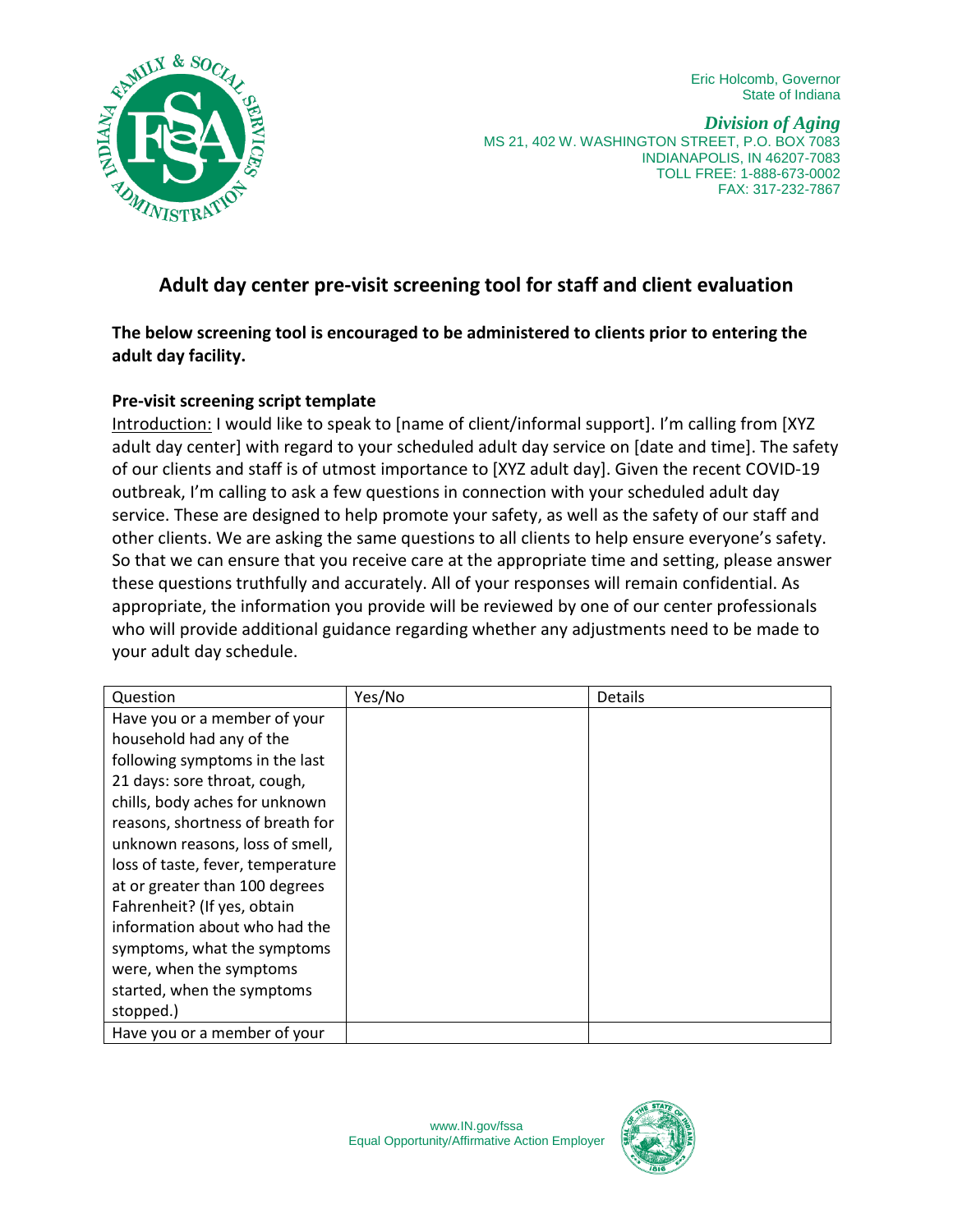| household been tested for          |  |
|------------------------------------|--|
| COVID-19? (If yes, obtain the      |  |
| date of test, results of the test, |  |
| whether the person is currently    |  |
| in quarantine and the status of    |  |
| the person's symptoms.)            |  |
| Have you or a member of your       |  |
| household been advised to be       |  |
| tested for COVID-19 by             |  |
| government officials or            |  |
| healthcare providers? (If yes,     |  |
| obtain information about why       |  |
| the recommendation was             |  |
| made, when the                     |  |
| recommendation was made,           |  |
| whether the testing occurred,      |  |
| when any symptoms started          |  |
| and stopped and the current        |  |
| health status of the person who    |  |
| was advised.)                      |  |
| Were you or a member of your       |  |
| household advised to self-         |  |
| quarantine for COVID-19 by         |  |
| government officials or            |  |
| healthcare providers? (If yes,     |  |
| obtain information about why       |  |
| the recommendation was             |  |
| made, when the                     |  |
| recommendation was made,           |  |
| whether the person                 |  |
| quarantined, when any              |  |
| symptoms started and stopped       |  |
| and the current health status of   |  |
| the person who was advised.)       |  |
| Have you or a member of your       |  |
| household visited or received      |  |
| treatment in a hospital, nursing   |  |
| home, long-term care, or other     |  |
| health care facility in the past   |  |
| 30 days? (If yes, obtain the       |  |
| facility name, location, reason    |  |
| for visit/treatment and dates.)    |  |
| Have you or a member of your       |  |
| household traveled outside the     |  |
| U.S. in the past 30 days? (If yes, |  |
| obtain the city, country and       |  |
| dates.)                            |  |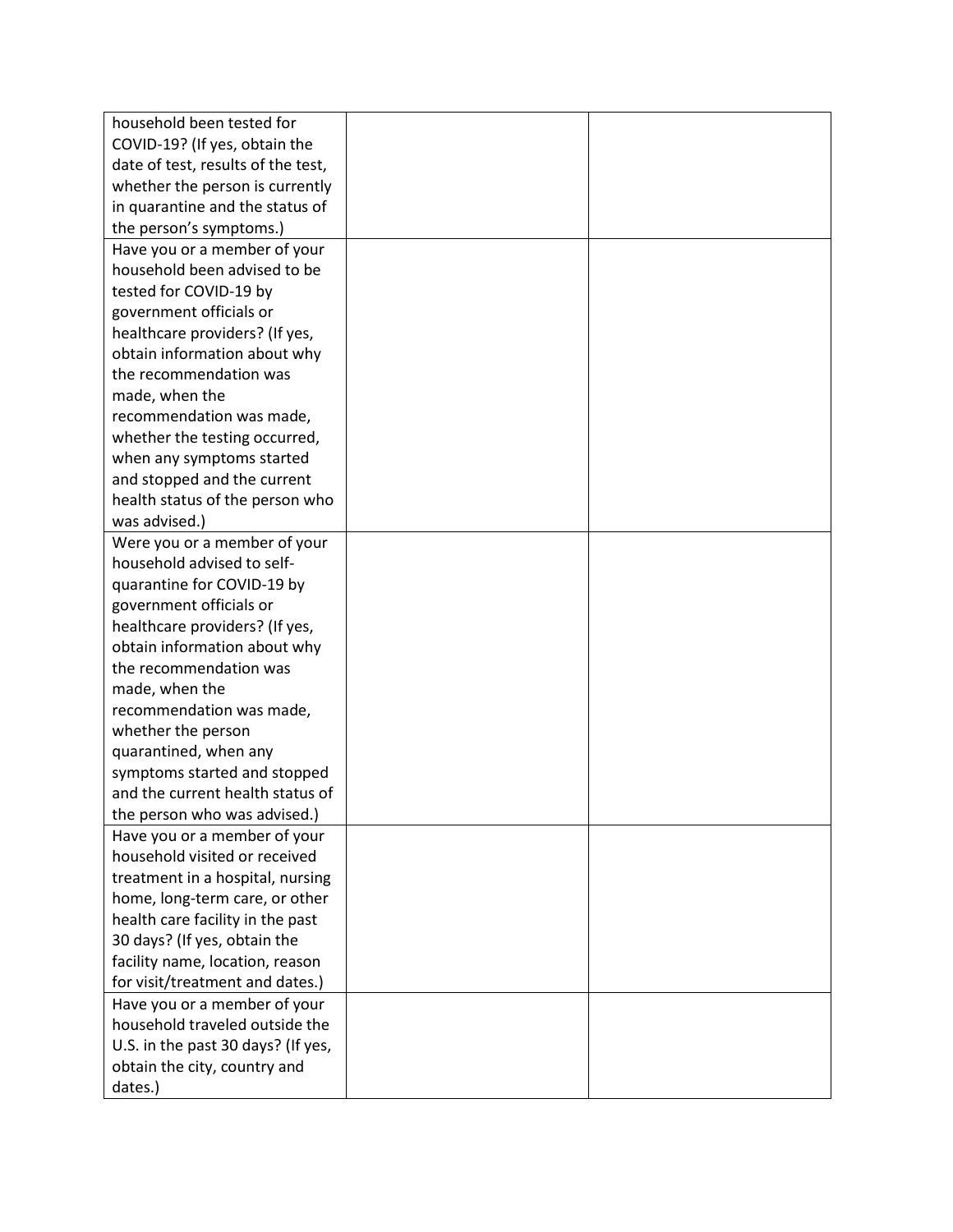| Have you or a member of your        |  |
|-------------------------------------|--|
| household traveled elsewhere        |  |
| in the U.S. in the past 21 days?    |  |
| (If yes, obtain the city, state and |  |
| dates.)                             |  |
| Have you or a member of your        |  |
| household traveled on a cruise      |  |
| ship in the last 21 days? (If yes,  |  |
| determine the name of the ship,     |  |
| ports of call and dates.)           |  |
| Are you or a member of your         |  |
| household healthcare providers      |  |
| or emergency responders? (If        |  |
| yes, find out what type of work     |  |
| the person does and whether         |  |
| the person is still working. For    |  |
| example, ICU nurse actively         |  |
| working versus a furloughed         |  |
| firefighter.)                       |  |
| Have you or a member of your        |  |
| household cared for an              |  |
| individual who is in quarantine     |  |
| or is a presumptive positive or     |  |
| has tested positive for COVID-      |  |
| 19? (If yes, obtain the status of   |  |
| the person cared for, when the      |  |
| care occurred, what the care        |  |
| was.)                               |  |
| Do you have any reason to           |  |
| believe you or a member of          |  |
| your household has been             |  |
| exposed to or acquired COVID-       |  |
| 19? (If yes, obtain information     |  |
| about the believed source of        |  |
| the potential exposure and any      |  |
| signs that the person acquired      |  |
| the virus.)                         |  |
| To the best of your knowledge       |  |
| have you been in close              |  |
| proximity to any individual who     |  |
| tested positive for COVID-19? (If   |  |
| yes, obtain information about       |  |
| when the contact occurred,          |  |
| what the contact was, how long      |  |
| the people were in contact and      |  |
| when the diagnosis occurred.)       |  |